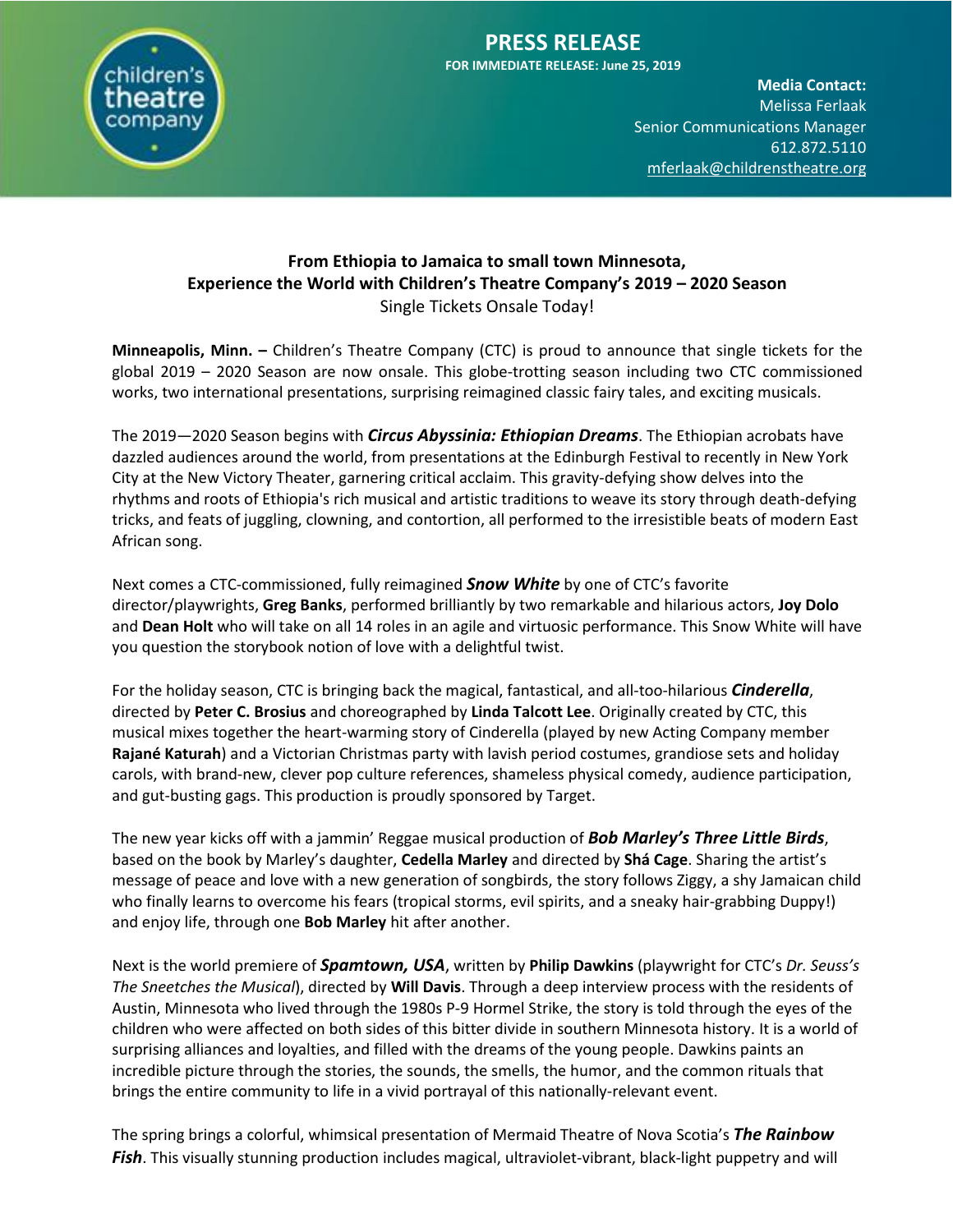enchant the very young to the very old through three award-winning stories by **Marcus Pfister** about a beautiful rainbow- and silver-scaled fish who learns to share its most prized possession with others, and in turn, makes the world more beautiful for all. This production is proudly sponsored by Deluxe.

The season concludes with the spirited musical about a fierce orphan, *Annie*, directed by Peter Rothstein with choreography by **Kelli Foster Warder**. The winner of many Tony Awards, this production is one of the world's best-loved musicals. It is an inspiring story that reminds audiences that hope is always possible, there is always "Tomorrow," and that lives can be changed through kindness, love, and spirit.

"We are thrilled to bring you a season of work from around the world that will delight, surprise, and excite you in so many amazing ways," stated Artistic Director **Peter C. Brosius.** "We love developing new plays and musicals for you and also scouring the world for artists who have created truly inspiring work to bring here to Minnesota. This season you will be dazzled by internationally-celebrated circus artists from Ethiopia, acclaimed puppet artists from Canada, the music of Bob Marley from Jamaica, the vision of English director Greg Banks, and classics brought to new and vibrant life. We love that theatre can take so many forms; from big musicals, to intimate re-imaginings of classics, to delicate puppetry, to celebrations of reggae music that all engage you with stories of change and transformation. Theatre allows us to journey across the globe, to enter into the heart of another, and to see our world with new eyes. We don't want you to miss a single show. Come on the journey. The show is about to begin."

Single tickets are now on sale at [https://childrenstheatre.org](https://childrenstheatre.org/) and season subscriptions can be purchased at https://childrenstheatre.org/subscribe or by calling 612.874.0400.

#### **CHILDREN'S THEATRE COMPANY'S 2019 — 2020 SEASON**

# *Circus Abyssinia: Ethiopian Dreams*

Co-created and produced by Mehari "Bibi" Tesfamariam Co-created and directed by Binyam "Bichu" Tesfamariam Written by Cal McCrystal Choreography by Kate Smyth UnitedHealth Group Stage September 17 through October 20, 2019 All Ages

A whole new kind of circus is coming to town! The rhythm of Ethiopia comes alive as this internationallyacclaimed, dream-filled adventure makes its daring Minneapolis debut. Jaws will drop as one amazing feat after another defies gravity and awakens possibility; oh, to be part of the spectacle! It's an incredible range of high-flying hilarity, hula hooping, death-defying tricks, and ridiculously joy-filled juggling with the music and movement of East Africa.

"We're over the moon to be bringing Circus Abyssinia to the CTC," stated performer/director **Bichu**. "It's going to be an absolute privilege to perform at such an extraordinary theatre, one so perfect for kids and their families. And we can't wait to come to the brilliant city of Minneapolis!"

# *Snow White*

Written and Directed by Greg Banks Original Music by Victor Zupanc An Original CTC Commissioned Premiere Cargill Stage September 29 through December 8, 2019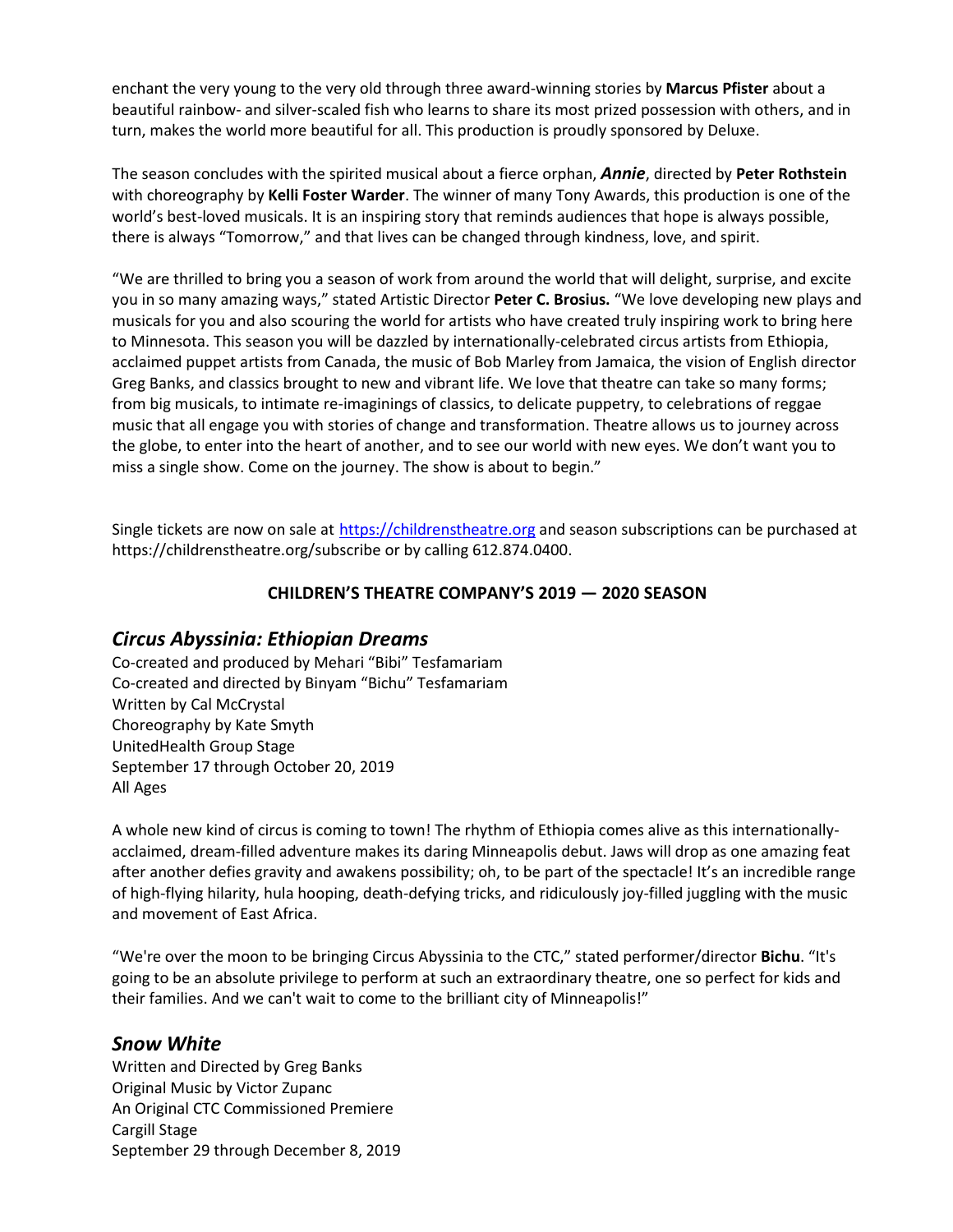#### For Everyone 5 and Up

This is not your usual "Once Upon a Time." Classic? No. Wild? Yes! To start with, it's a two-person play. Do the math. Snow White and the Seven Dwarves? Two fabulous, whip-smart, super-fast actors play Snow White, the huntsman, the prince, and all seven dwarves! And it's funny. Really, really funny. So expect the unexpected in this fabulous fairy tale with a (spoiler alert) you-won't-see-it-coming twist.

"When I was commissioned to write *Snow White* for only two actors, my initial response was, 'Help! Not Possible! There are seven dwarves!'," stated Playwright **Greg Banks**. "We know them as fairy tales but they are much more than flights of fancy. Fairy tales were always told as a way of making sense of the world in difficult times. As I work on these stories, I try to hold true to that idea and speak to a young audience honestly and openly about what happens in the world—and not in a patronizing way. We've had enormous fun and serious challenges in telling this story, not least, figuring out how one actor can play all seven dwarves at once. We think we've nailed it, but that will be for you to judge. I hope you find plenty to enjoy!"

# *Cinderella*

Adapted by John B. Davidson Original Music and Arrangements by Victor Zupanc Directed by Peter C. Brosius Choreographed by Linda Talcott Lee Music Direction by Jason Hansen A Children's Theatre Company Original Production UnitedHealth Group Stage November 3, 2019 through January 5, 2020 All Ages

You're invited to a beautiful Victorian Holiday party—but be prepared to check your coat, and all sense of tradition, at the door. You have NO IDEA WHAT YOU'RE GETTING INTO HERE. Join this high-spectacle, glamorously shameless comedy where anything can happen. We're really not supposed to say, but there may be audience participation, a kiss cam? Cake? T-shirt cannons? Jokes ripped from the headlines? (Vikings fans, you have been warned!) Immerse yourself in singing the pop songs you love and have fun laughing at the things we can all relate to. Enjoy a production as charming as it is hilarious, while still telling a story of love and redemption.

*"Cinderella* is a story that is beloved because it is a tale of strength, of hope, of possibility," states Director **Peter C. Brosius**. "In our version, inspired by England's panto tradition, it is all that and more. Not only do we tell Cinderella's tender and heroic story, but we also bring you into a Victorian holiday party. Then we fill the stage with contemporary songs, jokes, and hijinks and create moments where the audience is truly the star of the show. We can't wait to share this production with you, filled with endless invention, outrageous humor, and absolute spectacle. Enjoy."

# *Bob Marley's Three Little Birds*

Based on a Story by Cedella Marley Music and Lyrics by Bob Marley Adapted for the Stage by Michael J. Bobbitt Directed by Shá Cage UnitedHealth Group Stage January 19 through March 1, 2020 For Everyone 5 and Up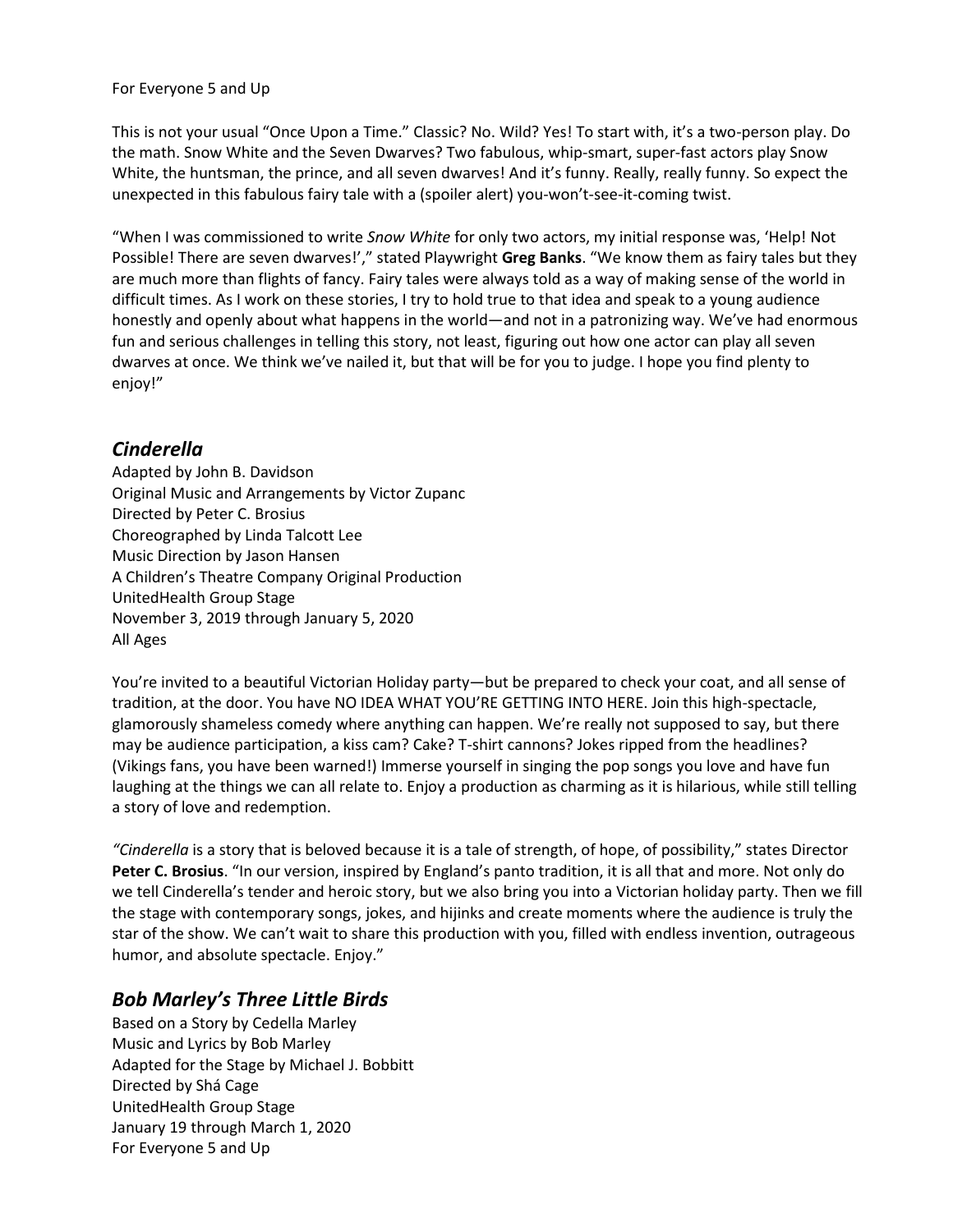Ziggy's afraid to leave the house. He's too busy worrying about tropical storms, evil spirits, and a sneaky, freaky, hair-grabbing Duppy! But, with the help of some feathered friends, Ziggy learns "every little thing is gonna be alright." A musical that jams Jamaican style, it's a timeless tale of peace and love, and of course, Bob Marley, man.

#### *Spamtown, USA*

Written by Philip Dawkins Directed by Will Davis A Children's Theatre Company World Premiere Cargill Stage February 16 through April 5, 2020 For Everyone 9 and Up

You've read the story of the 1985 Hormel strike in Austin, Minnesota. But this is what wasn't printed in the newspapers; the families, the kids, and the idealized town where everything was fine...but was it? A moving portrait of families divided, where confrontation was the new normal, and where children's dreams of fashion school, tennis competitions and science projects were interrupted by arguments and ethical questions. This is the story of the hurt that comes when you're forced to take sides, the hope that comes in surprising alliances, and the laugh-out-loud humor that makes every situation possible.

"*Spamtown, USA* delves into what it means to stand up for what you feel is right, to fight for justice, to compromise, to refuse to compromise, and the consequences of all of this for your family," stated Playwright **Philip Dawkins**. "Based on numerous interviews with those who were children during the P-9 Hormel Strike in the 1980s, this play offers an intergenerational slice of Austin, Minnesota during that time. It is a look at the young people who were dragged (willingly or not) into their parents' conflicts, and where that experience strengthened, harmed, stunted, or pushed them to grow. Expect dancing, head-banging music, and probably a shoulder pad or two. Come be our guest at *Spamtown, USA*. We have lots to say."

# *The Rainbow Fish*

Produced by Mermaid Theatre of Nova Scotia *The Rainbow Fish* book is written and illustrated by Marcus Pfister Directed and Designed by Jim Morrow Composed by Steven Naylor UnitedHealth Group Stage March 10 through April 5, 2020 All Ages

This original stage adaptation of Marcus Pfister's colorful stories uses innovative puppetry, striking scenic effects, and delightful original music that will mesmerize the entire family. Together, you'll travel with the beautiful Rainbow Fish through the great unknown deep sea, discover new worlds, meet a wise octopus and a helpful starfish, and learn what it means to share your most prized possession.

"*The Rainbow Fish* lives in three dimensions and is alive with movement, gesture, thought, and music," stated Director/Designer **Jim Morrow**. "Audiences all over the world have responded positively to the bright colors, the playful action, the recognizable characters and imagery, and the beautiful music, but mostly they are happy simply to share their experience with friends and family, and to have an opportunity to laugh and shout and be entertained and, for some perhaps, to be inspired."

# *Annie*